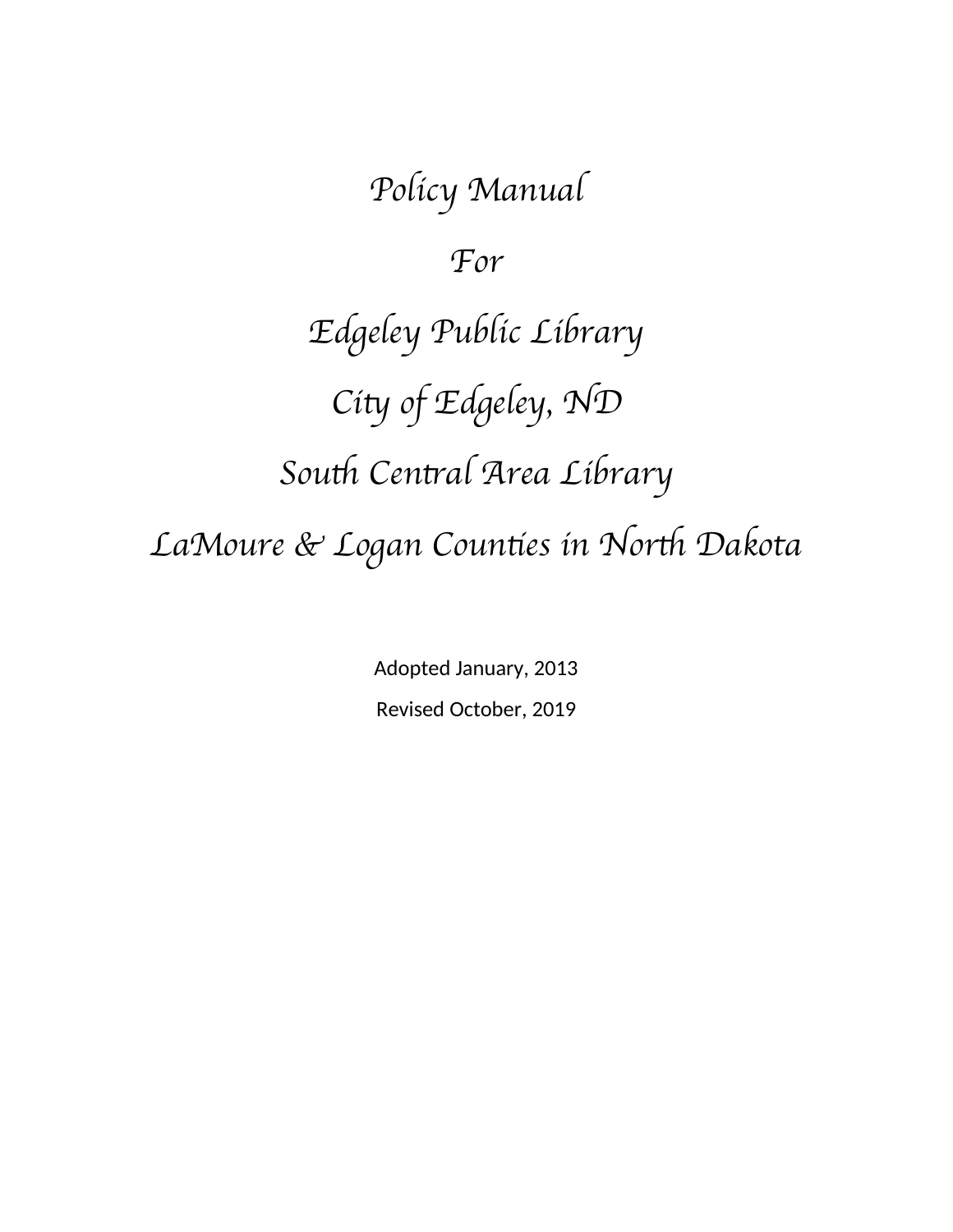## **South Central Area Library Goals**

- Meet the informational and educational needs of library users.
- Support lifelong learning and love of reading.
- Provide equal access to information.
- Provide a diversity of material that reflects the interest of the communities.
- Provide quality service for our patrons.

## **Library's Vision**

- Promote lifelong learning for all our LaMoure & Logan County residents.
- Provide a balance of printed materials, recorded materials, and e-books.
- Provide interactive areas, be spacious, visually attractive and helpful.
- To help create lifelong readers, writers and problem solvers.

#### **Our Patrons Will**

- Be challenged to learn and grow through materials and programs provided by our library.
- Have access to the latest electronic and traditional materials.

# **Library Bill of Rights**

The American Library Association (ALA) affirms that all libraries are places for information and ideas, and that the following basic policies should guide their services.

- Books and other library resources should be provided for the interest, inform and enlighten all people of the community the library serves. Materials should not be excluded because of origin, background, or views of those contributing to their creation.
- Libraries should provide materials and information presenting all points of view on current and historical issues.
- Materials should not be removed because of partisan or doctrinal disapproval.
- Libraries should challenge censorship in fulfilling their responsibility to provide information.
- A person's right to use the library should not be denied because of origin, age, background, or views.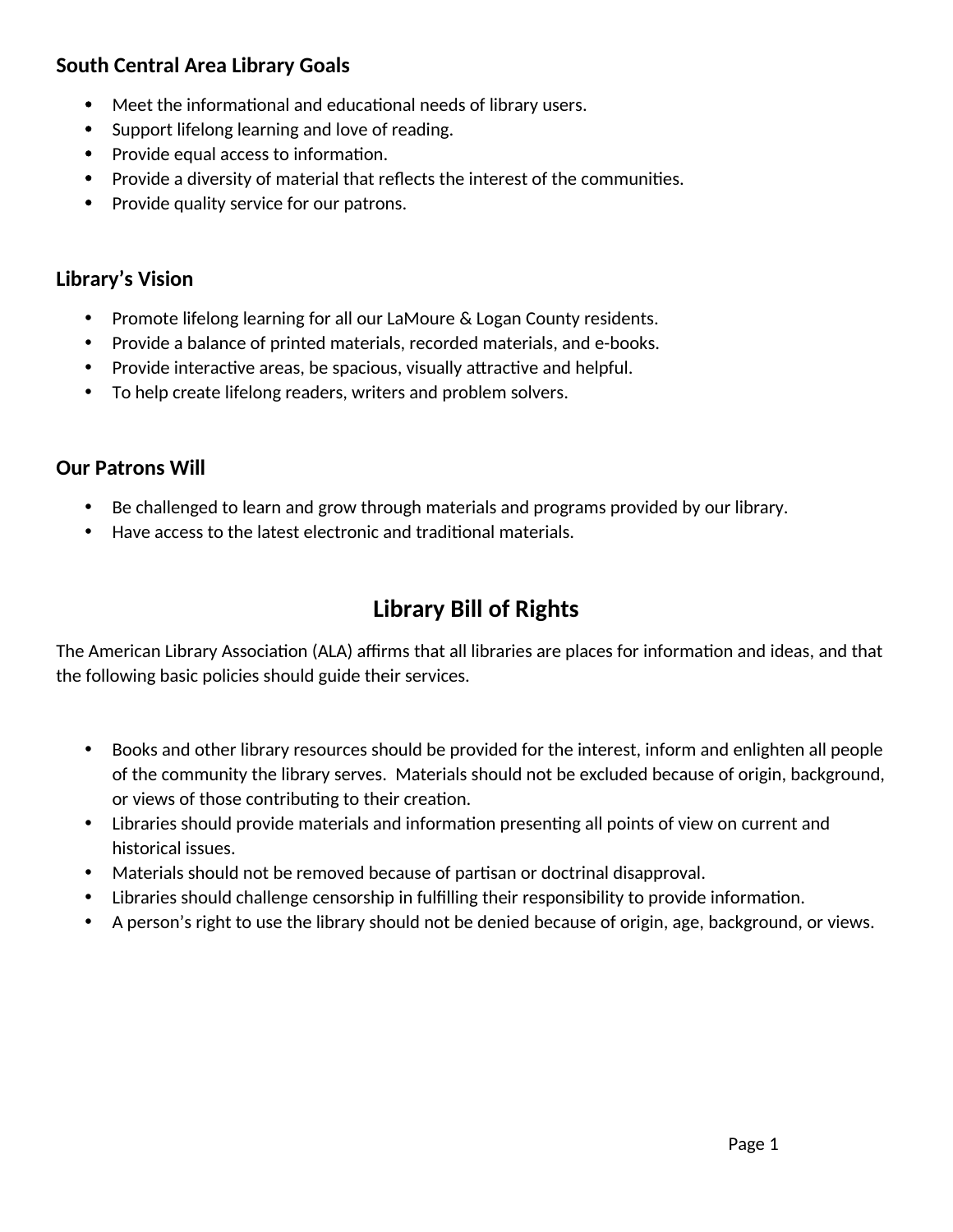#### **Hours of Operation of the**

#### **Edgeley Public Library**

#### **South Central Area Library**

Located at 530 Main St. Edgeley, ND 58433

Tuesdays and Thursdays 9:00 AM – 5:00 PM (Open over lunch hour) Wednesdays 9:00 AM – 12:00 PM

**Bookmobile** will run as the schedule is determined by the Library Director and Bookmobile employees.

Any emergency closings will be at the discretion of the Library Director or his/her chosen representative. As much as possible, inclement weather closings shall correspond with announced school closings.

# **Holidays observed by the South Central Area Library**

| New Year's Day                  | January 1                            |
|---------------------------------|--------------------------------------|
| Martin Luther King Jr. Day      | 3rd Monday in January                |
| President's Day                 | 3rd Monday in February               |
| <b>Good Friday</b>              | Friday before Easter                 |
| Easter Sunday                   | Determined by calendar               |
| Memorial Day                    | Last Monday in May                   |
| Independence Day                | July 4                               |
| Labor Day                       | 1 <sup>st</sup> Monday in September  |
| Veteran's Day                   | November 11                          |
| Thanksgiving Day and the Friday | 4 <sup>th</sup> Thursday in November |
| <b>Following Thanksgiving</b>   |                                      |
| <b>Christmas Eve</b>            | December 24                          |
| Christmas Day                   | December 25                          |
| New Year's Eve Day              | January 31                           |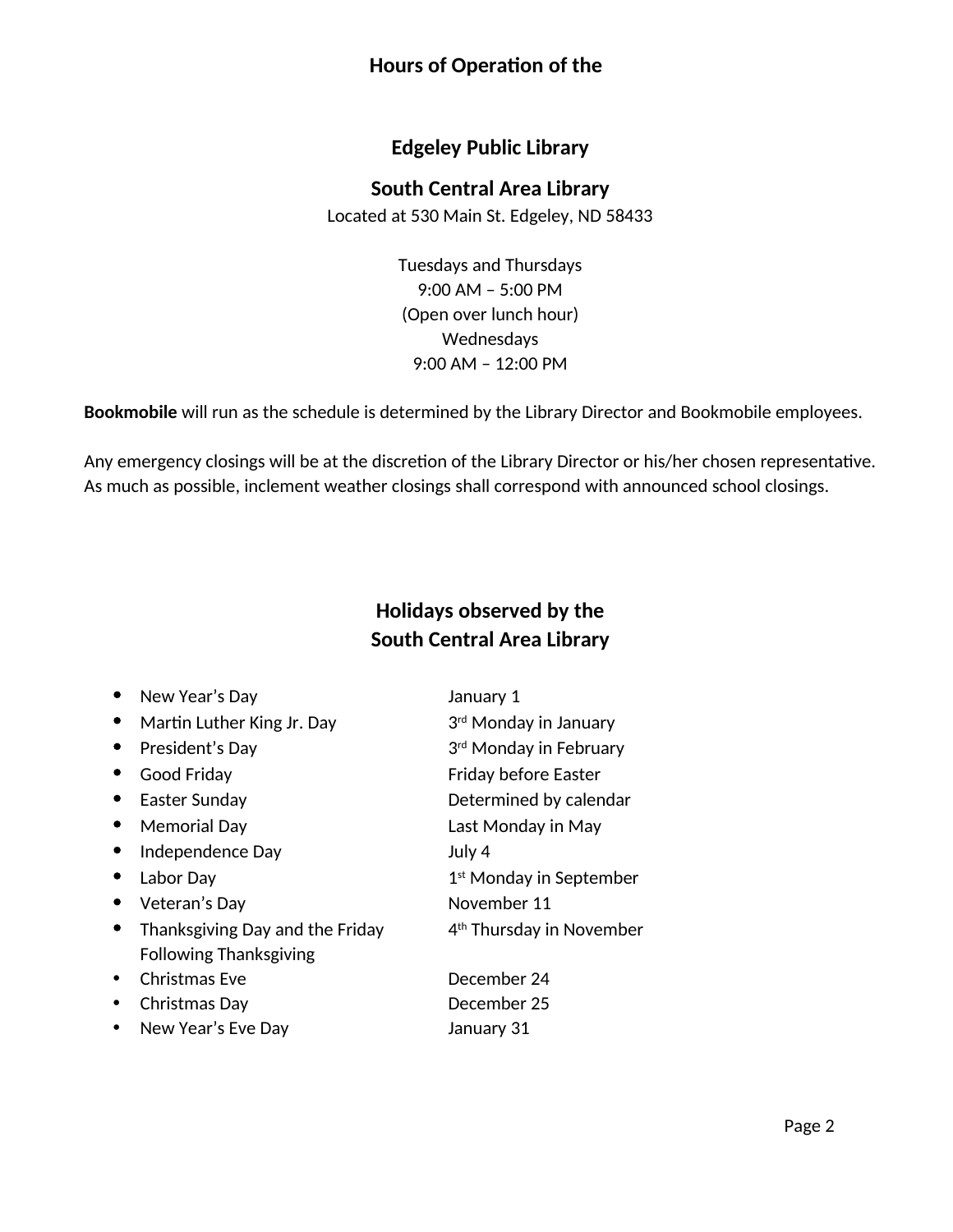## **Collection Development Policy**

#### **Purpose**

To provide guidance for the collection management and to inform the public of the principles upon which library personnel make decisions regarding the selection and maintenance of the collection.

#### **Identification of Users**

The South Central Area Library provides free and equal service to all residents of the LaMoure and Logan County area in North Dakota.

#### **Responsibility for Selection**

The Library Board approves the collection development policy. The Board delegates the responsibility for administrating this policy to the Library Director. The Library Director makes the selection of the materials. Suggestions from other staff and the general public are welcome and given consideration within the guidelines of the policy.

#### **Goals of Material Selection**

- To meet the informational, educational, and recreational needs of the patrons in the two counties.
- To provide a diversity of materials that reflect the interest of the counties.
- To provide materials in many formats including, but not limited to, books, recordings, periodicals, and newspapers.
- To strive to maintain a well balance, current collection within the allotted budget and space limitations.

#### **Borrower's Policy**

The South Central Area Library is open to the general public, however only registered borrowers may take materials from the library/bookmobile. Library services are provided free of charge to residents of LaMoure and Logan Counties, and families of children who attend school in LaMoure or Logan County. Library cards are issued upon completion of a formal application form.

Temporary cards may be issued to persons temporarily located in either county. These cards may be issued for 2 months at a time, with a fee of \$20.00. Temporary card holders are limited to no more than 2 items checked out at any given time.

Library cards are used for borrowing items, and accessing online resources. SCAL considers it the responsibility of the parent or guardians to approve the nature of materials borrowed by minors legally under their care. By obtaining a library card, a patron agrees to accept the responsibility for all fines, damages, or loss of materials resulting from use of the card, including use by another person. All patrons must promptly report loss or theft of the library card, as well as change of address. A patron card should be presented to borrow library materials. Cards are non- transferrable.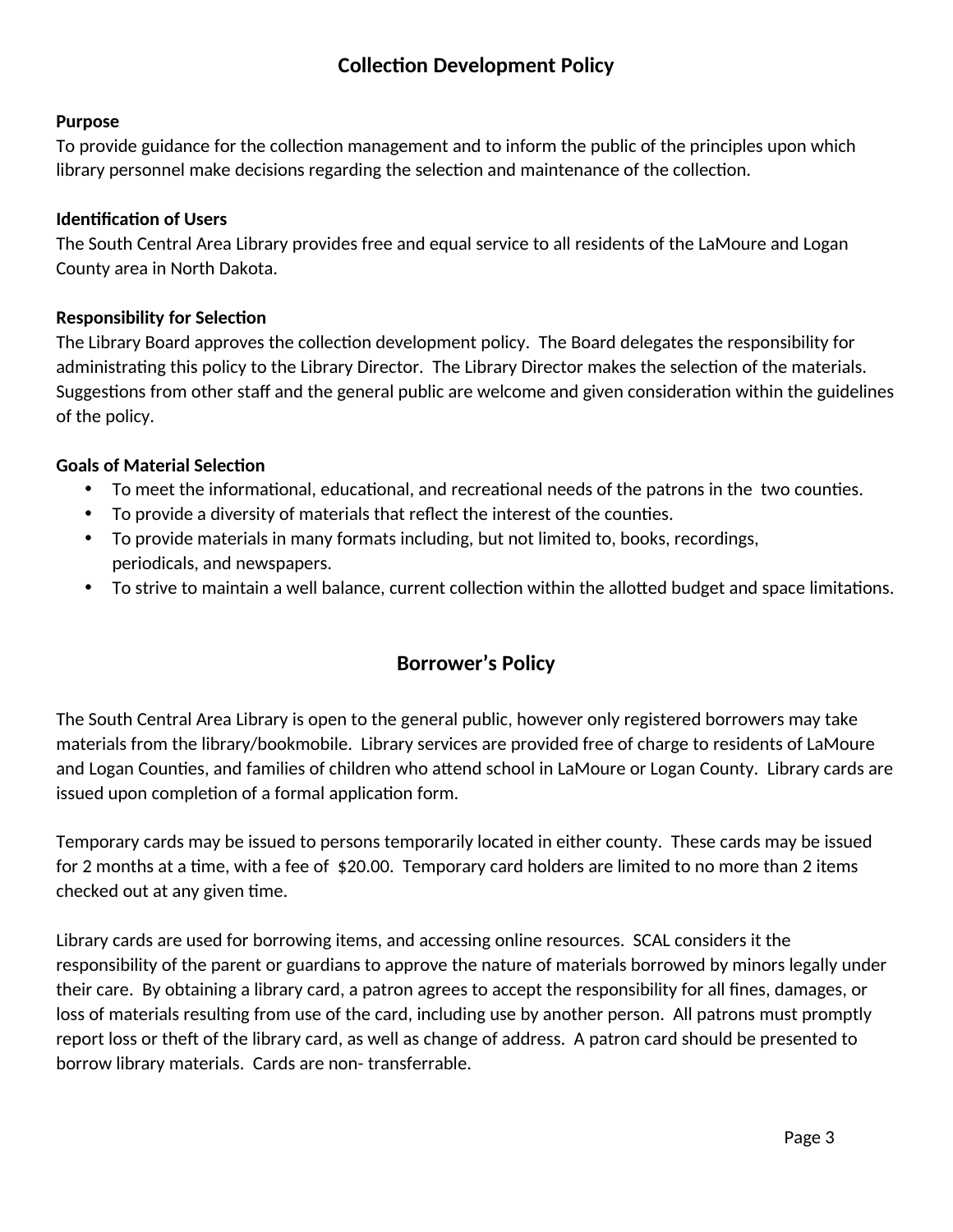Children must be at least 5 years old to receive a library card. The parent or guardian as the responsible party must sign the children's application if the application is completed at the library, if school initiates the application through the school, the signature is waived.

While the library tries to provide access to information of the highest quality, the library disclaims any warranty as to the information's accuracy, timeliness, usefulness or fitness for a particular purpose.

The library shall have no liability for direct, indirect or consequential damages to the use of information accessed through the library, including information that is verbally transmitted at the library.

The availability of information at the library does not constitute endorsement of the content of that information by the library.

## **Loan Periods**

Edgeley Public Library borrows 2 weeks for all material types Bookmobile borrows 4 weeks for all material types

One renewal (additional renewals at the discretion of the librarian) Renewal requests may be made on line, by phone, e-mail, or in person

Materials may not be renewed if on reserve for another patron! Materials may be reserved on line, by phone, e-mail, or in person

## **Overdue Materials**

The SCAL has limited resources and space, so only one copy of each item is purchased. Since there is a great demand for certain materials there has been an established loan period to provide the maximum possible use of available materials.

Since library materials are purchased with tax dollars, the Library Board feels a responsibility to ensure their availability to all patrons. To achieve this goal, the Board has established a system of overdue notices and fines. The purpose of the overdue notice is to secure the return of library property for continued use. The purpose of fines is to provide partial reimbursement to the library for materials, staff time, and postage used in sending out the notices.

As of 9/01/2019 the library has cancelled fines on overdue materials…. However if a patron has an item that has not been returned on or before the date it is due, the patron will not be allowed to check out another item until the overdue item is returned. Each item is stamped with the return date, so notices will not be mailed until the item is 3 or more months overdue at which time the fines may be charged.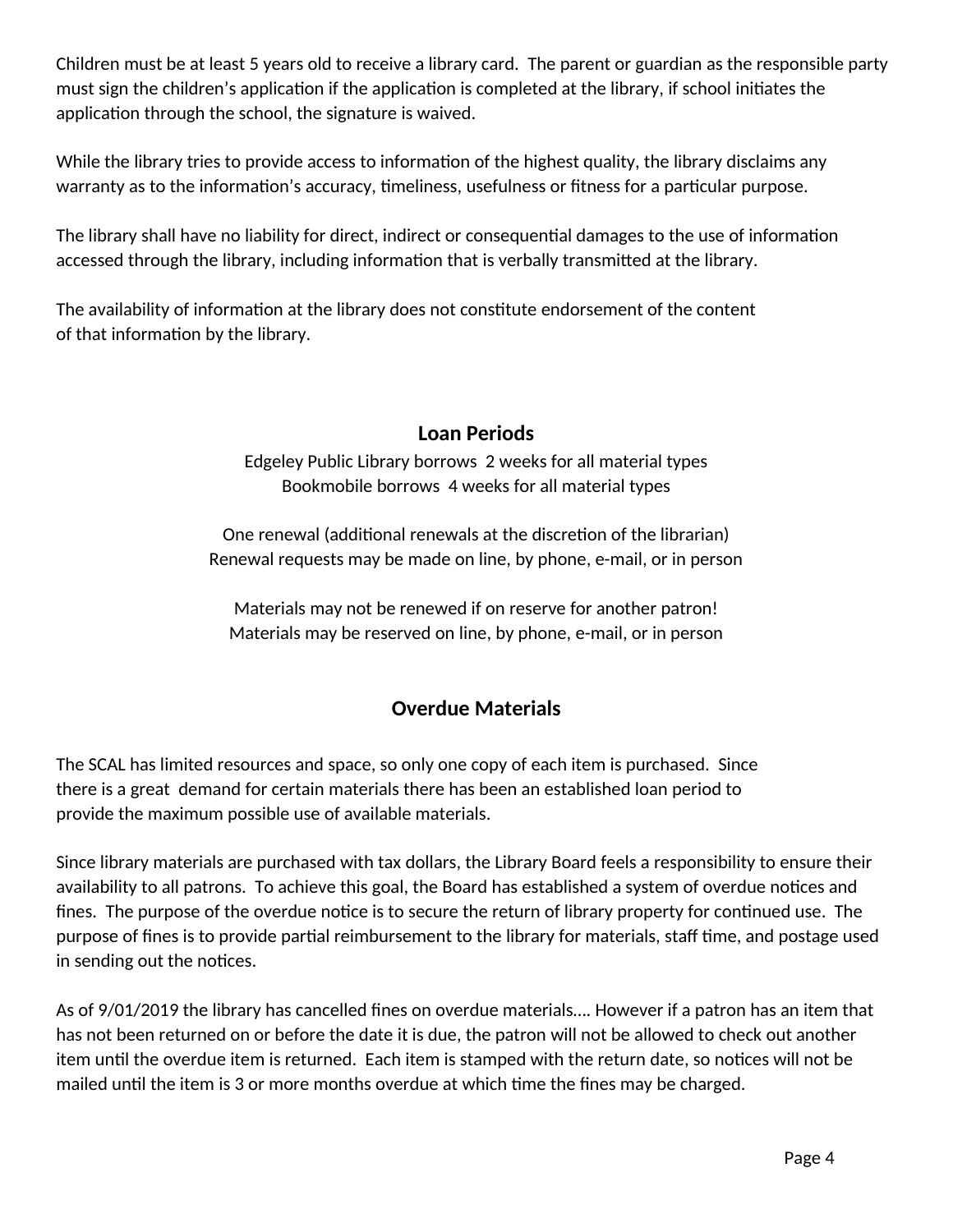## **Lost or Damaged Materials**

When an item is returned damaged, and the extent of the damage is such that in the judgement of the Librarian, the item cannot be returned to the shelf for further circulation, the patron is responsible to pay the original cost. Fluid damage generally results in a patron being charged for the item.

When an item is damaged but, in the judgement of the Librarian, may be repaired and returned to the shelf for further circulation, no charges are applied.

When an audio-visual item is damaged through neglect or misuse (such as, but not limited to, melted, or crushed) the patron is responsible to pay the original cost of the item. When damaged through normal wear and tear there is not charge applied. If a DVD or CD is cracked or broken, there is not charge applied if the library has owned the item for a year or more or if it has been checked out 6 times or more (this is because small cracks begin at the center through normal wear and eventually they crack across the entire DVD or CD).

#### **Interlibrary Loan**

The SCAL will provide interlibrary loan service to its patrons. If a patron needs an item that is unavailable in our collection, the patron may request an interlibrary loan item. The library will request the item from the ND State Library to be sent to the SCAL for the patron.

The ILL requests may be made at the library, over the phone, or through e-mail. We need the name, address, phone number, date needed by, and as much information of the item needed as possible (such as title and author).

The loaning library sets the date due of the ILL item. A request may be made to renew the item, however it must be made before the date due. We then will make the request to the loaning library and they will make the decision to renew or not to renew. The borrower is responsible for any charges levied by the lending library. Once SCAL has paid the charges, the patron will be responsible to reimburse the library for the charges.

Due to short loan periods that may be set by the lending library, and due to delivery and pick-up delays because of the bookmobile schedule, interlibrary loan is not available to patrons using the bookmobile unless they are agreeable to pick up the item at the library or wait until the bookmobile makes their stop the next month.

SCAL will loan materials to other libraries requesting interlibrary loan items. However, ILL of rare or oversized items is at the discretion of the Library Director.

The library will maintain a record of all interlibrary loan transactions for a period of 2 years.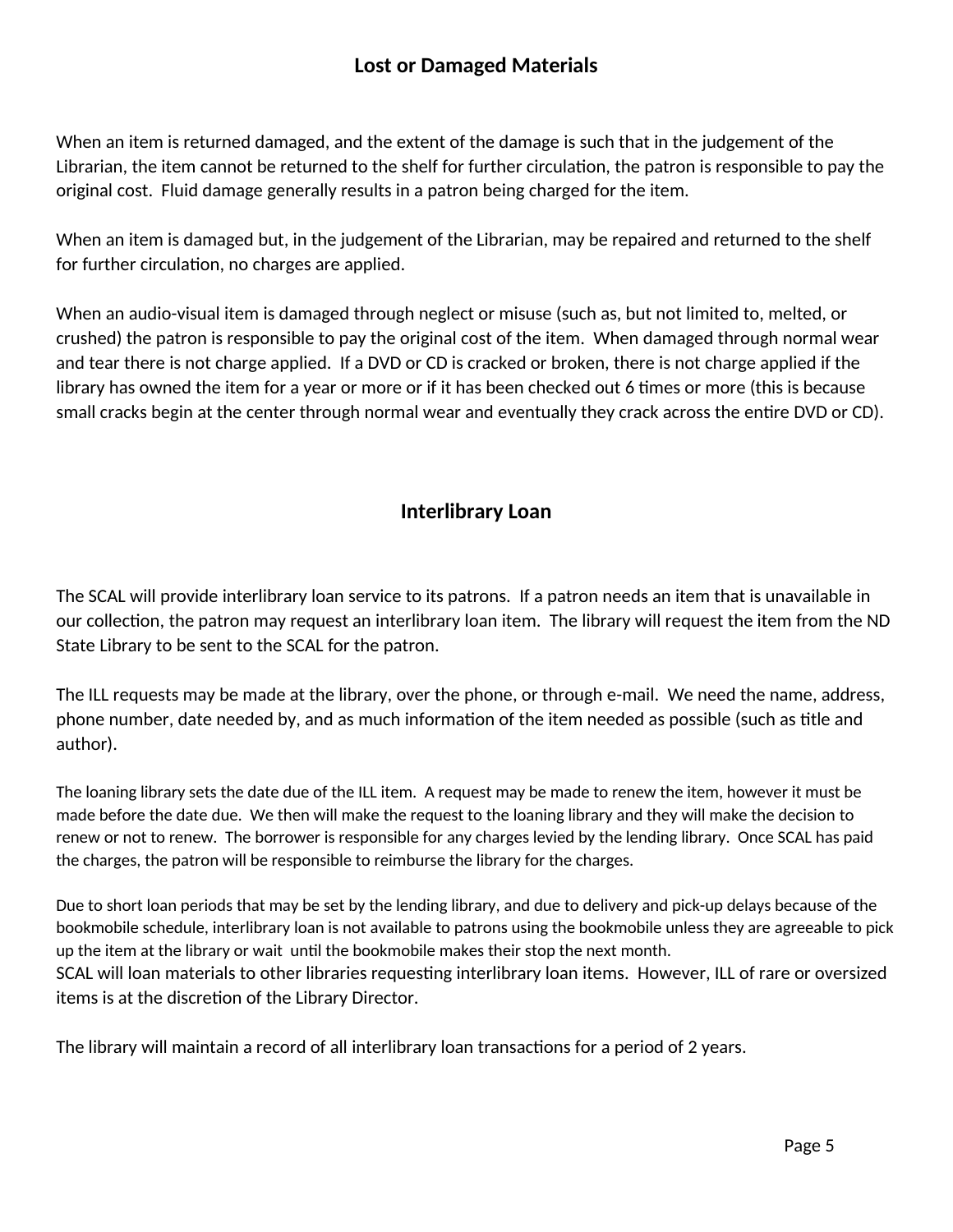## **Photocopier, Printer, and Fax Machine**

The photocopy machine and the computer printer are there for the patron's use. It is the patron's responsibility to adhere to copyright laws. The library has a right to prohibit anyone from using the copy machine or any other equipment if an employee becomes aware that such person is infringing on a copyright.

The patron may have use of the Fax machine. If the fax being sent is sent to an area where no long distance fees are applied, the fee is minimal, however if the fax beings sent is going to an area that is long distance a higher fee will be charged.

> **Fees** Photocopy: B & W .20 cents Color .50 cents per sheet Computer Printer , Same Fax: No long distance fee, .20 cents each page Long distance fee, .50 cents each page

These fees may be subject to change at any time, and will be posted for patrons to see at the site of the copy machine.

#### **Computer & Internet Access Policy**

The South Central Area Library offers access to information resources on the Internet in response to advances in technology and to the changing information needs of the communities.

Internet access is one part of the library's goal to meet the informational and educational needs of the library users. The library provides free access to these materials to everyone in the 2 county area for purposes of education, information, research or recreation.

The Internet is a worldwide computer network that provides access to a wealth of information beyond the traditional collections and is a rapidly changing environment. Not all Internet sources provide accurate, complete, or current information and some information may be offensive. Users are responsible for determining that the information they access is acceptable, reliable, and suitable for their needs.

The library by nature opposes censorship of ideas and materials and relies on good judgement in selecting materials. The nature of the Internet prohibits that selection process. The library employs filtering software in an attempt to block access to sites that are illegal and to sites that patrons may find offensive. Patrons are advised that filters are not perfect and may fail to block sites that some may find objectionable while denying access to others that are inoffensive and useful.

#### **Responsibilities of users**

All users of the Internet are expected to use these resources in a responsible manner and to follow the library's rules and regulations.

 Any use of the library's Internet connection for illegal, inappropriate, or obscene purposes or in support of such activities is prohibited.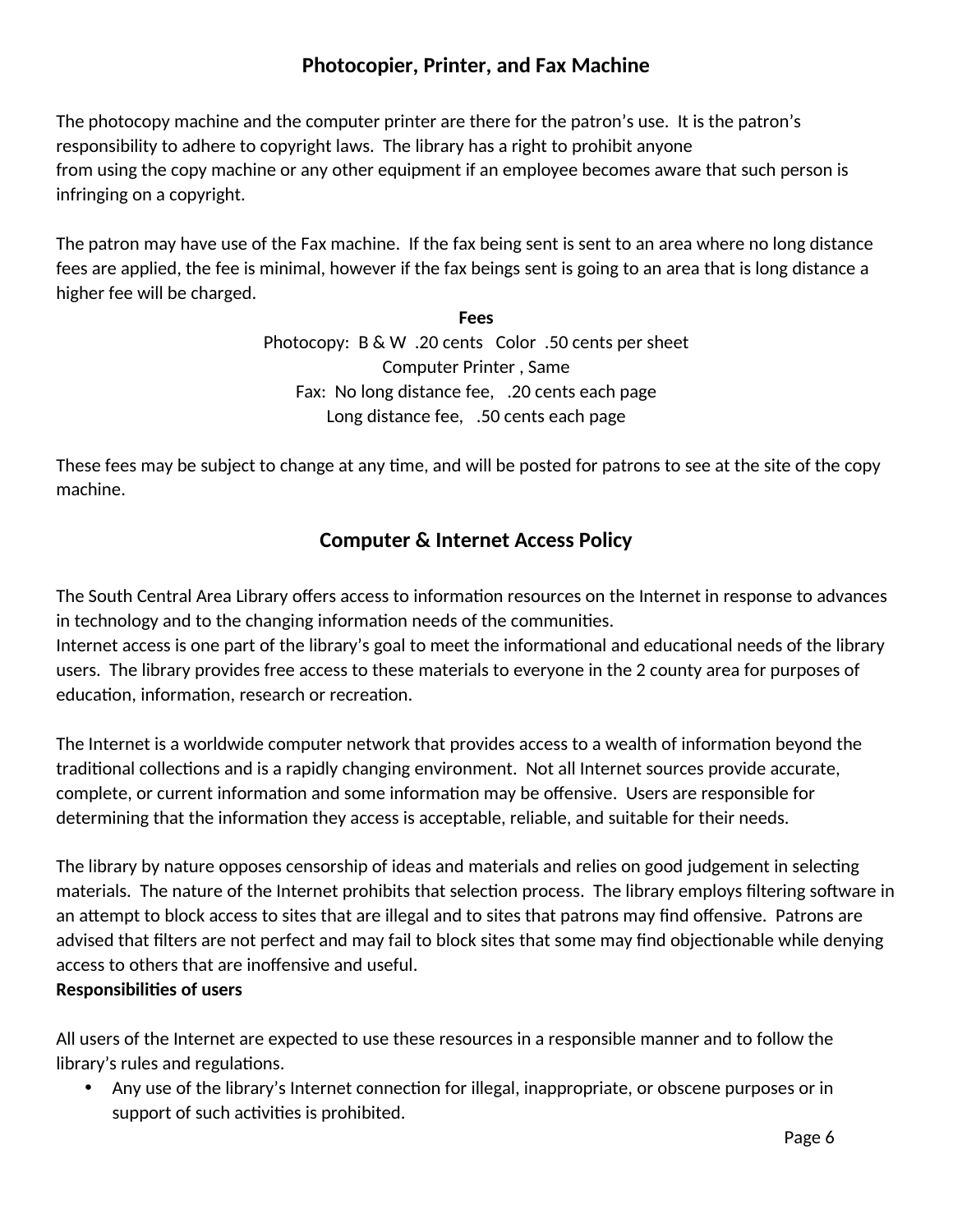- The library affirms the right and responsibility of parents to determine and monitor children's use of library materials and resources. Restriction of a child's access to the Internet is the responsibility of the parent or guardian.
- Patron needs to respect the privacy of others using public access computers by not interfering with their use.
- Use of the computers will be on a first-come, first-served basis. Time on the library computer is not limited unless there are other patrons waiting, then we ask that you be respectful and limit your time. You must register for each session on the computer.
- Access to chat or discussion groups is not authorized use.

#### **Disclaimers**

- While the library offers to provide access to information, the library specifically disclaims any warranty as to its accuracy.
- The library shall have no liability for direct or indirect damages related to the use of information access through the library's Internet service.
- The library shall have no liability for damages related to the operation of, or failure of, the filtering software.
- Since software and information downloaded from any source, including the Internet, may contain computer viruses, users are advised to utilize virus-checking software on their computers.
- The library is not responsible for damage to users' disks, flash drives, computers or any other electronic devices, or for any loss of data, damage or liability that may occur from use of the library's computers.
- The Copyright Law of the United States governs the reproduction, distribution, public performance, and public display of copyrighted material. Responsibility for copyright infringement lies solely with the user and the library disclaims any responsibility or liability that may result from unlawful use.
- Display of sexually suggestive objects or pictures may be in violation of Federal and State obscenity laws, and therefor prohibited on the library's computers.
- As the library provides free access to the Internet, any misuse of the Internet access will result in the loss of computer privileges for the user. Library staff reserves the right to monitor use of the Internet to ensure compliance with this policy. Library staff will intervene to stop any inappropriate behavior and may ask users to remove themselves from the equipment or from the library. Police may be called for failure to leave the premises when instructed or to investigate possible illegal behavior.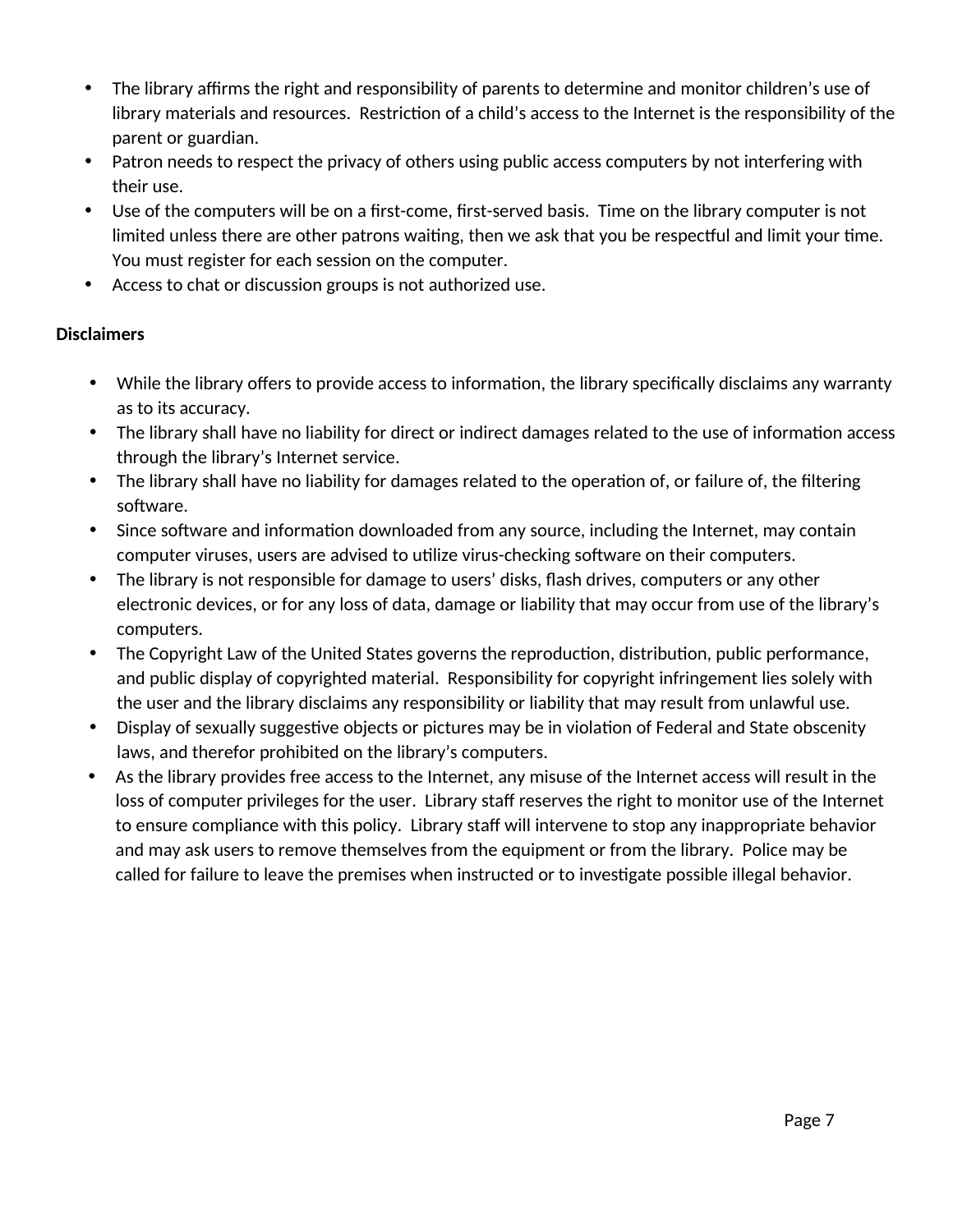## **Library Behavior Policy**

The South Central Area Library has the right to maintain a facility in a clean, pleasant, and safe manner as do the employees have the right to enjoy a clean, pleasant, and safe library environment. To this end the following rules of conduct have been established by the Library Board.

The library staff will make every effort to apply these rules in a fair, consistent, and positive manner. It is impossible to address every behavioral situation that may occur, therefore, members of the library staff have the responsibility to make decisions that are in the best interest of the library whenever the rules do not specifically cover certain situations.

#### **While in the library you are encourage to**

- Ask for help if you are unable to locate the information or materials that you want/need.
- Be responsible for the safety and conduct of children in your care.
- Cooperate with the requests of the library staff.
- Keep your personal belongings in your control at all times; the library is not responsible for lost or stolen items.

#### **While in the library, the following is prohibited**

- Behavior that is unsafe or disturbing to other patrons or staff: for example, offensive language, loud talking or noises, or any boisterous behavior.
- Physical, sexual, or verbal abuse of library users or staff.
- Disruptive use of cell phones.
- Leaving young children unattended.
- Actions that damage library property or the property of others.
- Tobacco use in any form; use of alcohol and/or drugs.
- Bringing in animals, other than certified assistive animals.
- Accessing staff areas.
- Inappropriate dress, including no shirt.
- Tampering with the arrangement of library materials.
- Playing audio equipment loud enough to disturb others.

Library staff will intervene to stop any of the activities or behaviors listed above. The consequences may be verbal warning, eviction, loss of library privileges or calling police.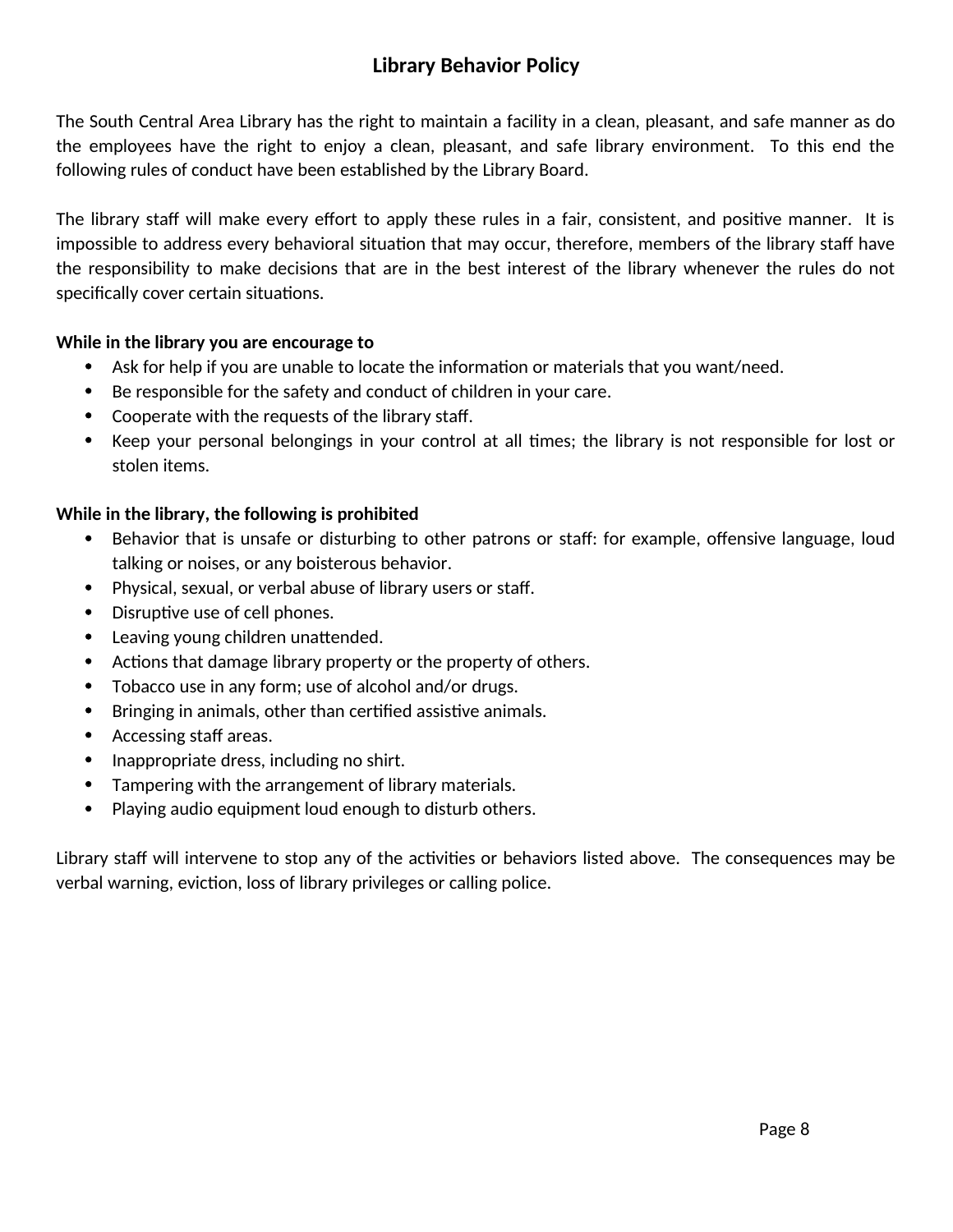## **Children's use of the Library**

Service to children is a major focus of the library. Parents are responsible for the behavior of their children. Children under the age of 6 who are visiting the library should always be accompanied by an adult. Teachers are responsible for the conduct of their students while they are in the library for a class visit. If parents and teachers do not instruct the children when they are being disruptive, library personnel will assume the responsibility.

Parents are solely responsible to monitor the content of materials checked out by their children under the age of 16.

The library does not have a specific responsibility to care or to watch out for children left unattended in the library. If an unattended child behaves in a disruptive manner, the child will be warned, if the behavior continues he/she will be asked to leave the library, weather permitting.

If a child has been left unattended at the time of closing, staff will wait inside an additional 15 minutes, during which time staff will try to contact a parent by phone. If unable to reach a parent, the staff will decide if the child is too young to be left waiting outside, or if there is inclement weather, the following guidelines will apply.

- Try to contact an adult to pick the child up.
- In no case should a staff member drive the child home.
- The staff should document the incident and notify their supervisor.

## **Gift Policy**

The South Central Area Library believes that private gifts play an important role in enriching the services of the library. The Library Board welcomes gifts under these conditions.

- Gifts of books for the library should be of the nature that usage of them falls within the policies of the library.
- Gifts will be viewed as an addition or supplement to the operating budget of the library, not a reduction of the allotted budget.
- The Library Director or someone appointed by the director will determine if the gifts are acceptable under the policy.
- Gifts may be refused if the gift item is unusable.
- If the item is unusable by the library, the giver should be informed that the items may be placed on the "discard shelf" or passed on to another library.
- Gifts of cash will be accepted. Such gifts may be used to purchase materials in keeping with the library's collection development policy or to provide services for the library's patrons. If gift of cash is used for materials, the donor does not have the right of approval of titles before purchase. However, donors are encouraged to recommend how the gift of cash is used.
- Gifts of art, personal property, etc. will be accepted only if such items have a use in the library.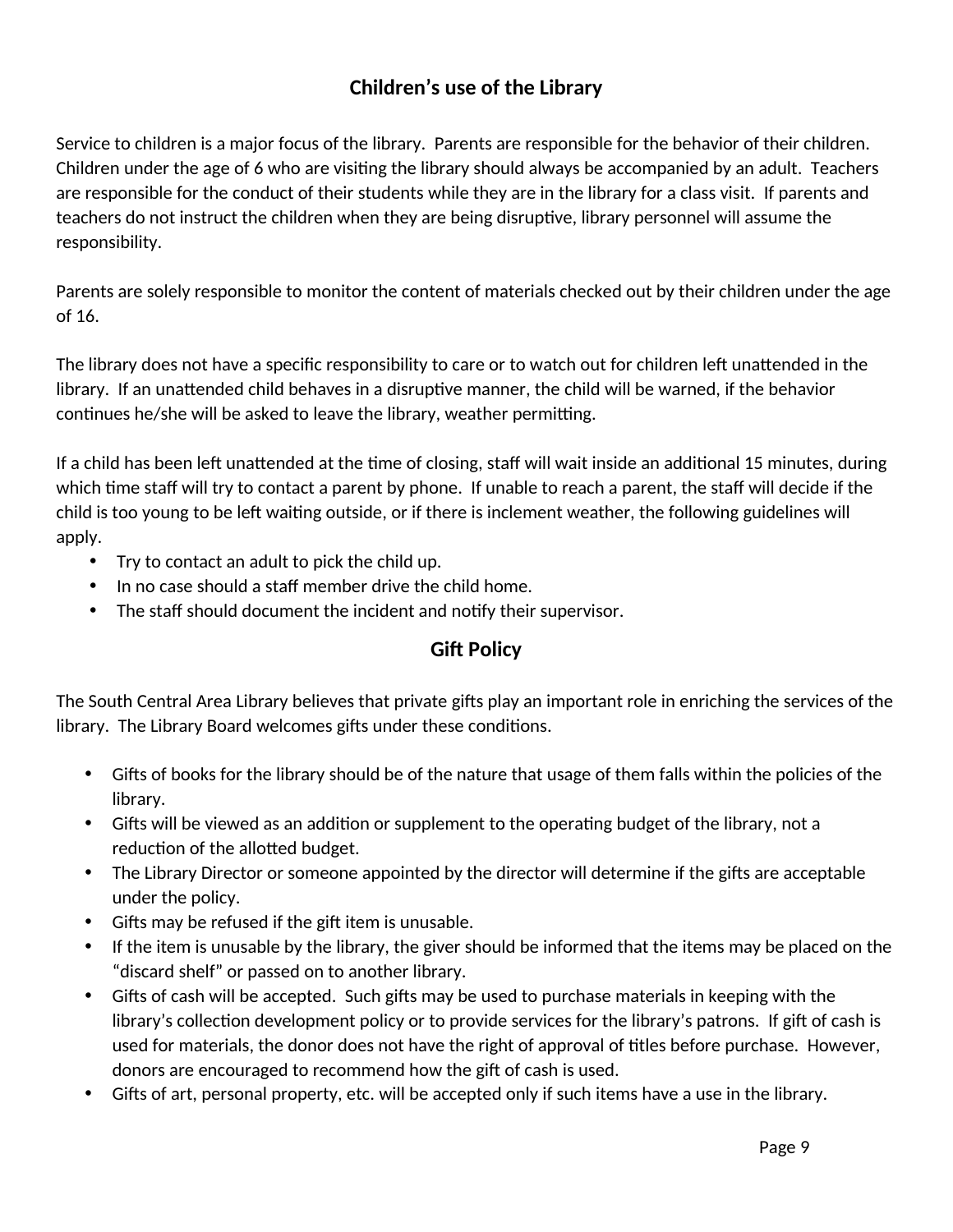## **Bulletin Board and Handout Policy**

The South Central Area Library provides space on its public bulletin board for announcements and notices of local community events, and allows handouts of free materials that may interest the library's patrons.

- Library staff must approve notices, and free handouts. Staff may discard items not approved for placement.
- Notices, posters, handouts, etc. must identify the organization or individual supplying the information.
- Religious and political materials are allowed for informational purposes or special events; materials that have the primary effect to campaign for a single point of view will not be displayed.
- No organization or individual may place in the library any receptacle that solicits monetary donations.
- Posting of notices or placement of handouts in display area does not imply endorsement by library staff or Library Board.

#### **Privacy Policy**

The South Central Area Library recognizes the patron's right to privacy with regard to their use of library service or facilities.

Records of patrons use of library resources, materials or service are confidential per North Dakota century code 40-38-12. In general they may not be disclosed except by court order or to patrons acting within the duties in the administration of the library.

In case of patron failure to return materials, the library may disclose circulation information and correspondence to school administrators, parents, or legal authorities in securing return of, or payment for, these materials.

The library staff may disclose the details of a child's account to custodial parents or guardians. Staff should cooperate with law enforcement to the extent allowed by law, but all requests to identify persons with respect to their use of library materials and services should be referred to the library director.

#### 40-38-12 MUNICIPAL GOVERNMENT

40-38-12. **Library records – Open records exception.** Any record maintained or received by a library receiving public funds, which provides a library patron's name or information sufficient to identify a patron together with a subject about which the patron requested information, is considered private and is excepted from the public records disclosure requirements of section 44-04-18. These records may be released when required pursuant to a court order or a subpoena.